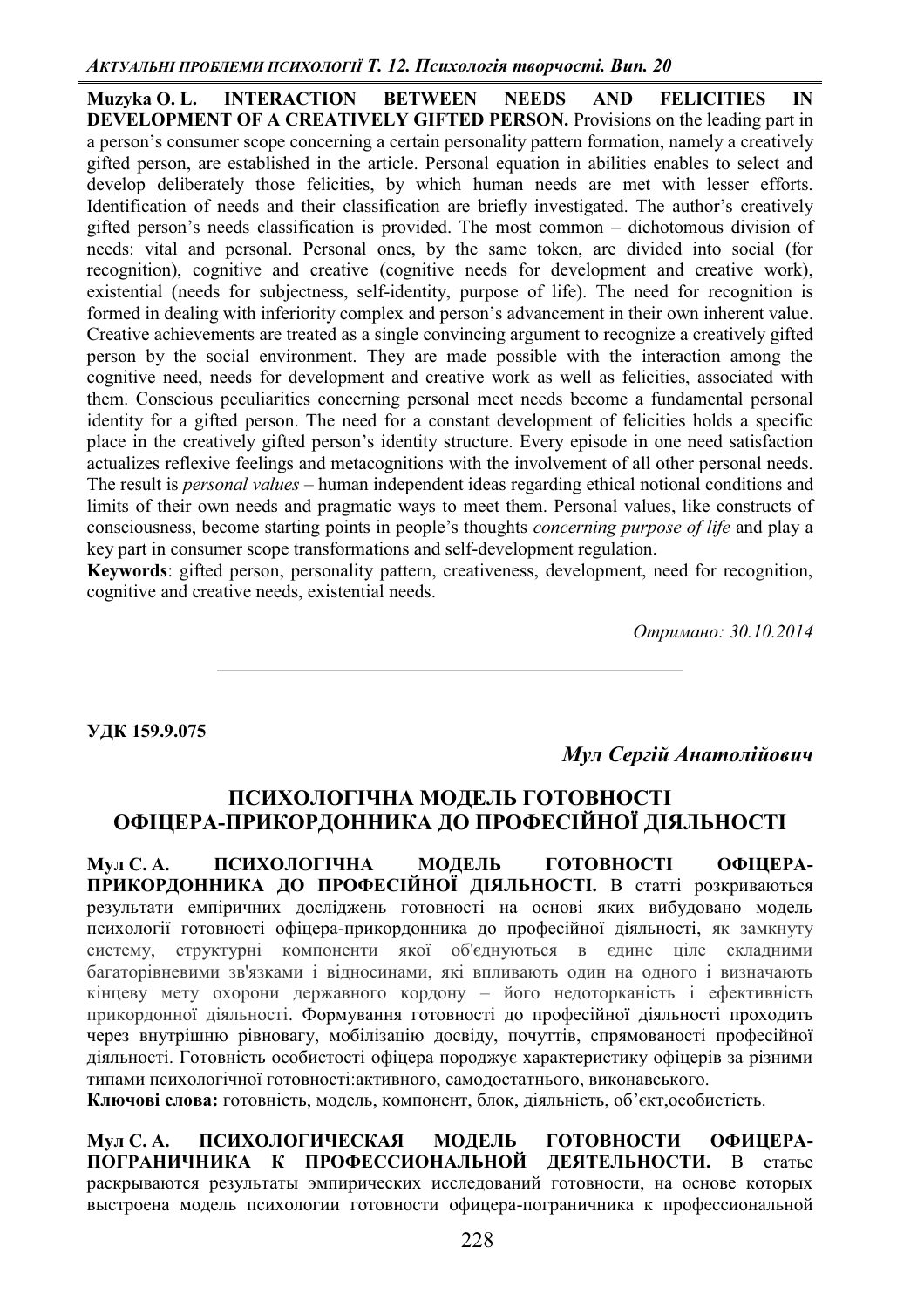деятельности, как замкнутая система, структурные компоненты которой объединяются в единое целое сложными многоуровневыми связями и отношениями, которые влияют друг на друга и определяют конечную цель охраны государственной границы - ее неприкосновенность и эффективность пограничной деятельности. Формирование готовности к профессиональной деятельности проходит через внутреннее равновесие, мобилизацию опыта, чувств, направленности профессиональной деятельности. Готовность личности офицера порождает характеристику офицеров по различным типам психологической готовности активного, самодостаточного, исполнительского.

**Ключевые слова:** готовность, модель, компонент, блок, деятельность, объект, личность,

Постановка проблеми. Оперативно-службова діяльність прикордонної служби - це комплекс оперативно-службових, оперативно-розшукових, режимних та інших заходів, які, у межах визначених повноважень, здійснюються з метою забезпечення реалізації основних функцій ДПСУ.

Оперативно-службова діяльність на ділянці державного кордону здійснюється на основі завчасно розробленої моделі охорони. Моделювання оперативно-службової діяльності проводиться відповідними органами управління органу охорони державного кордону під час організації оперативнослужбової діяльності на рік.

Модель оперативно-службової діяльності опрацьовується для кожного прикордонного підрозділу окремо за результатами аналізу ризиків, оперативної рекогносцировки та пропозицій відповідного начальника. Вона реалізуються шляхом: ефективної побудови охорони державного кордону та прикордонного контролю, чіткої організації служби змін прикордонних нарядів та підрозділів, які самостійно охороняють держаний кордон, доцільністю застосування усіх сил та засобів, виявлення, припинення правопорушень, протидію яким віднесено до компетенції ДПС, аналізу ризиків, чіткої взаємодії, всебічного забезпечення оперативно-службової діяльності, твердого та безперервного управління службою. Модель психології готовності офіцераприкордонника до професійної діяльності сучасною військовою (прикордонною) психологією не розроблялась та не досліджувалась.

Модель (у широкому розумінні) – спрощений розумовий або знаковий образ якого-небудь об'єкта або системи об'єктів, використовуваний в якості їх «замінника». Модель – еталон, стандарт, що відтворює, імітує будову, функції, дії будь-якого іншого фрагмента реальності, пізнання оригіналу. Моделі відіграють корисну роль у технологізації соціального простору, тому що вони спрощують реальність, дають можливість побачити внутрішні співвідношення чогось більшого.

Аналіз останніх досліджень та публікацій. Дослідженнями процесів моделювання в психології і педагогіці присвячені роботи вчених Л. К. Велитченко, С. Д. Максименко, Ю. М. Швалба, О. В. Боровика, Є. М. Потапчука, В. О. Назаренко.

Так як рівень сформованості психології готовності людини до діяльності залежить від суб'єкта діяльності та модель реально існуючого в визначених конкретних умовах середнього професіонала, яка вибудовується шляхом емпіричного вивчення і узагальнення відомостей про структуру особистостей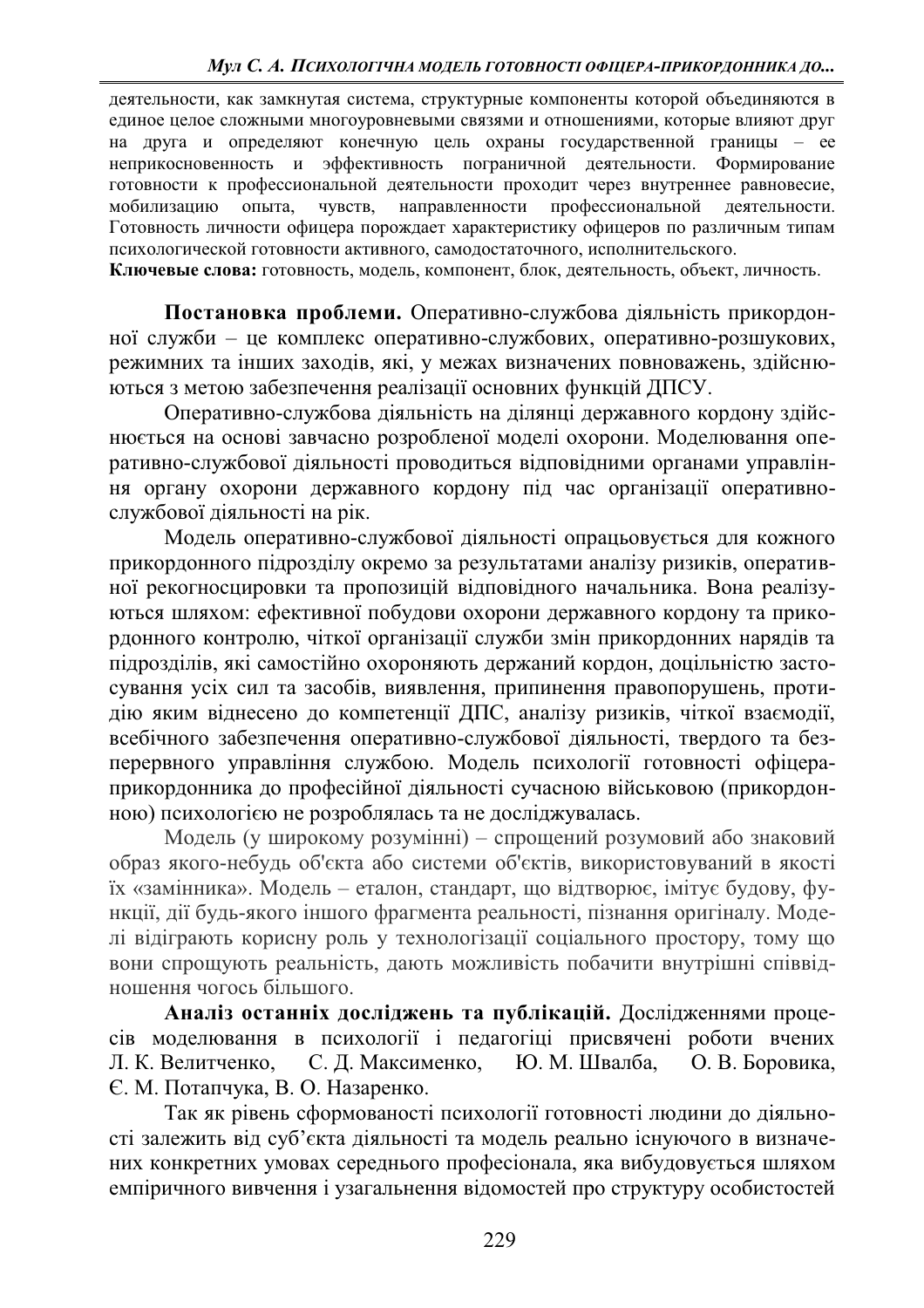великої кількості військовослужбовців, які проходять службу в прикордонних підрозділах (емпірична модель особистості професіонала) нами при проведенні моделювання враховані результати моделювання особистості професіонала К.К. Платонова.

Метаю нашого моделювання є дослідження функціонування системи психології готовності до професійної діяльності офіцера-прикордонника для прогнозування стану системи та розробки оптимальних рішень вирішення завдань дослідження і впливу на психологію готовності до професійної готовності офіцера.

Виклад основного матеріалу. Модель, як одна з основних категорій теорії пізнання є засобом формування чіткого уявлення про дійсність, а процес моделювання - науково обґрунтованим методом оцінки досліджуваної системи (психології готовності до професійної діяльності), яка функціонує при здійсненні професійної діяльності офіцерів-прикордонників.

Слід відмітити, що один і той же об'єкт залежно від цілей дослідження може мати різні моделі. Загальну ж модель об'єкта сформувати неможливо.

Реальний об'єкт моделювання завжди має нескінченну кількість особливостей, взаємозв'язків і їх проявів. Модель об'єкта може відображати лише певну частину найбільш суттєвих особливостей і зв'язків. Тому при побудові нашої моделі реальний об'єкт (у нашому випадку – психологія готовності  $o\phi$ *iцера-прикордонника до професійної діяльності) певним чином спрощу*ється, схематизується; з великої кількості факторів, що впливають на психологію готовності, виділяється порівняно невелика кількість найважливіших таких факторів, і отримана схема описується за допомогою того або іншого апарату. У результаті встановлюються кількісні зв'язки між умовами готовності, параметрами професійної діяльності і результатом охорони державного кордону – показником ефективності (або показниками, якщо їх декілька).

Правильний вибір показника ефективності відіграє дуже важливу роль. В окремих випадках він визначає взагалі сенс проведення дослідження.

Вимоги до моделі суперечливі. З одного боку, вона повинна бути достатньо повною, тобто в ній мають бути враховані всі важливі чинники, від яких істотно залежить кінцевий результат психології готовності офіцера прикордонника-надійна охорона державного кордону. З іншого – модель повинна бути достатньо простою для того, щоб можна було встановити зрозумілі залежності між параметрами, що входять у неї. При формуванні психологічних моделей завжди підстерігають дві небезпеки: перша - зав'язнути в подробицях, друга – занадто спростити явище. Тому вміння формувати психологічні моделі є складним функціональним процесом.

У складних випадках, коли побудова моделі викликає великий сумнів, корисною виявляється своєрідна "суперечка моделей", коли одне і те ж явище досліджується на декількох моделях. Якщо наукові висновки і рекомендації від моделі до моделі змінюються мало, то це є серйозним аргументом на користь об'єктивності дослідження.

Модель психології готовності офіцера прикордонника до професійної діяльності розглядається нами, як замкнута система, структурні компоненти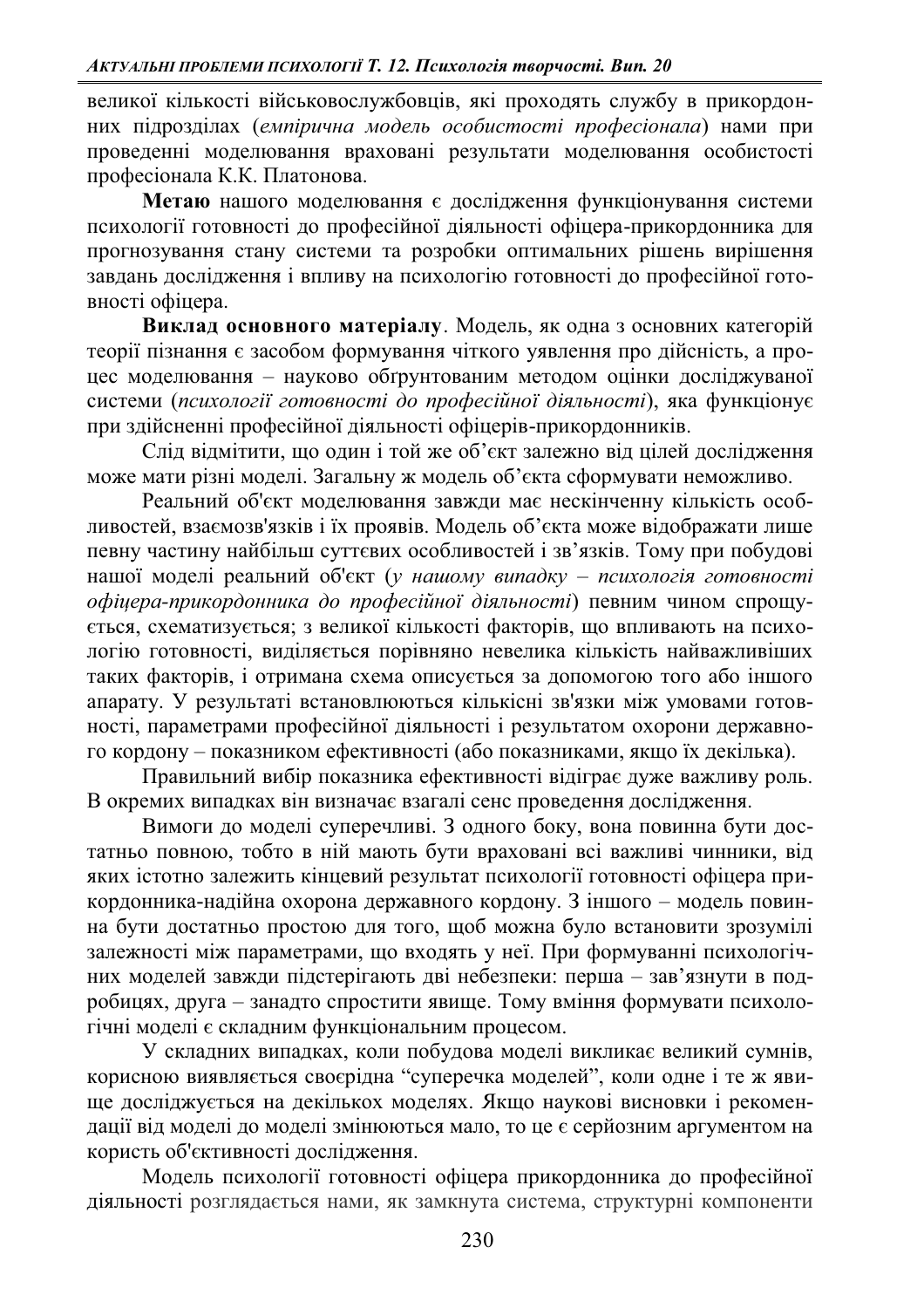якої об'єднуються в єдине ціле складними багаторівневими зв'язками і відносинами. Ці зв'язки і відносини впливають один на одного і в тому числі і на ефективність охорони державного кордону.

Психологія готовності до професійної діяльності офіцераприкордонника забезпечує (*Так*) надійність охорони державного кордону України, забезпечує недоторканість кордонів, суверенітет та територіальну цілісність держави, а її відсутність, недостатня сформованість забезпечує (Hi) негативне відношення до своєї діяльності, незадоволеністю професією прикордонника, не ефективне виконання завдань, відсутність необхідних знань, вмінь особистості професійного офіцера, відсутність стійкості, емоційну пригніченість. З цього виділяються морально-світоглядні установки, професійна спрямованість та професійна комунікабельність.

На основі проведеного нами теоретичного дослідження, отриманих емпіричних показників психології готовності офіцера-прикордонника до професійної діяльності нами опрацьована модель офіцера прикордонної служби, яка вибудована і складається з наступних складових і невід'ємних частин  $(pnc.1)$ .

*Блок 1*. Є основотворчим та включає в себе на верхньому рівні - характеристику особистості офіцера-організаторські здібності, активність, стомлюваність, стан психічного здоров'я, характер, фізичний стан організму. По центру нами розміщено саму особистість офіцера-прикордонника (суб'єкт нашого дослідження), формування якої проходить через етапи (шкільне на*ɜɱɚɧɧɹɜɢɛɿɪɩɪɨɮɟɫɿʀɿɩɨɞɚɥɶɲɟ ɧɚɜɱɚɧɧɹɰɿɣɩɪɨɮɟɫɿʀɩɨɫɬɿɣɧɚɩɪɨɮɟɫɿɣ* на діяльність) на які здійснюють вплив фактори психологічної готовності  $($ об'єктивні, суб'єктивні).

Особистість офіцера перебуває в стані постійного пізнання оточуючої дійсності, набуття практичного досвіду. Формування готовності особистості проходить через внутрішню рівновагу, мобілізацію досвіду, почуттів, спрямованості професійної діяльності. Готовність особистості офіцера породжує характеристику офіцерів за різними типами психологічної готовності: активного, самодостатнього, виконавського. При активному типі психологічної готовності виражені психологічні якості активності, відповідальності, рефлективності, цілісності, самоцінності, офіцер перебуває в центрі ситуації, приймає її, у взаємодії з підлеглими переважає директивний характер взаємодії, при самодостатньому типі психологічної готовності виділяють психологічні якості пілісності, автономності, самоцінності, спостерігається суперечлива тенденція до прийняття, а при певних умовах і відмова від ситуації, переважає позиція прагнення бути в центрі ситуації, але без зайвої відповідальності, у взаємодії з підлеглими спостерігається теж директивний характер взаємодії, при виконавчому типі психологічної готовності виділяються психологічні якості цілісності, рефлективності, переважає уникнення ситуації, відмова від її прийняття, офіцер орієнтується на старшого керівника, взаємодіє з підлеглими через сполучення ліберального і директивного способу. Описані складові складають сутність розуміння офіцеромприкордонником охорони державного кордону (об'єкт дослідження) через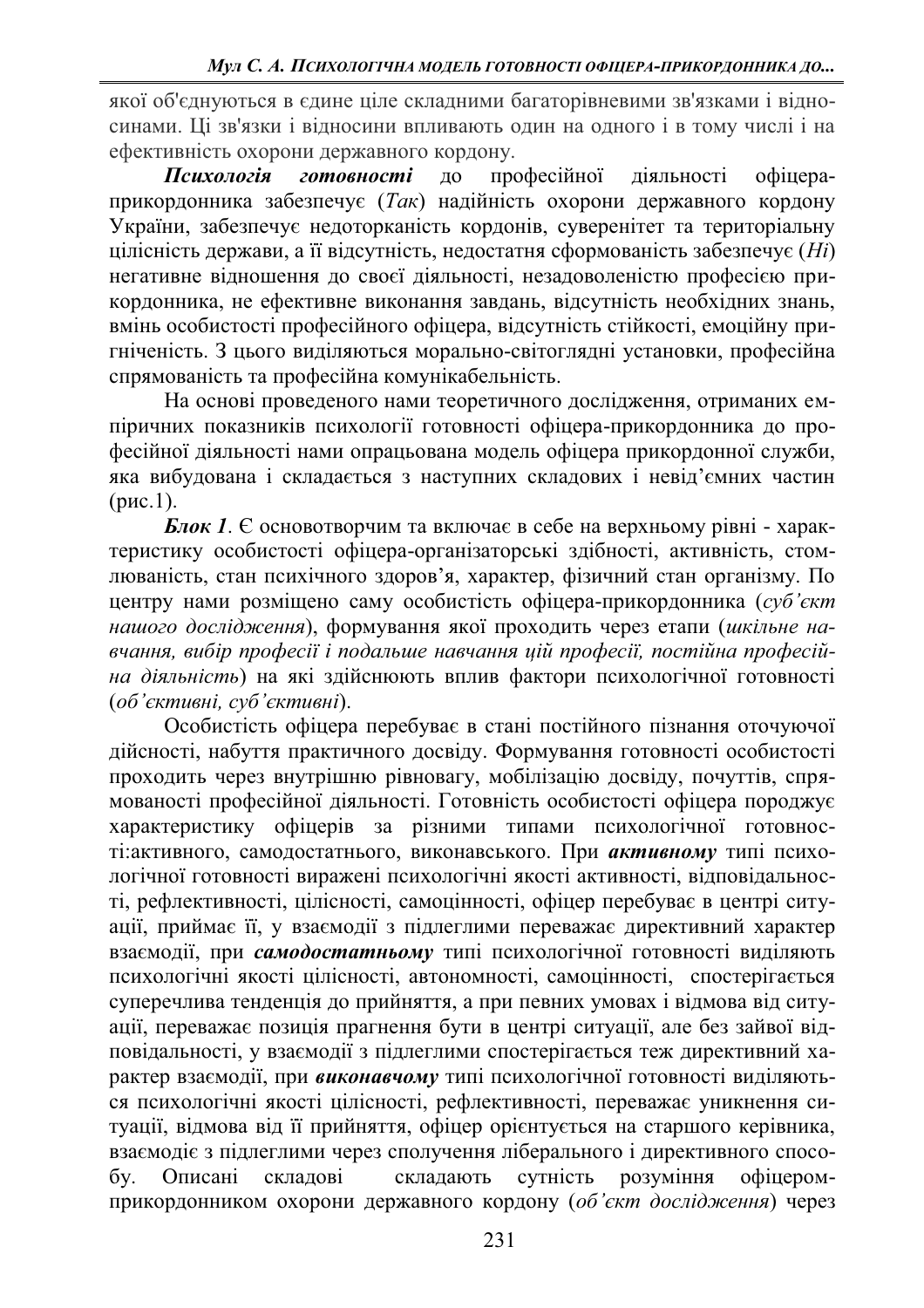пізнання предмету, засобів, мети, завдань, форм, способів, умов і організації (*соціально-психологічні, мікрокліматичні, управління*) охорони державного кордону. Усвідомлення офіцером-прикордонником недоторканості, сучасності, надійності, ефективності, стабільності охорони кордону України виділяє домінантний мотив через зміст свого «Я», актуалізацію психологічного образу охорони державного кордону, продовження набуття досвіду, як стимулу професійної діяльності. Об'єднані складові блоку 1 взаємодіють з блоком 2, при цьому домінантний мотив взаємодіє з блоком 3 і впливає на потужність мотиваційного компоненту психологічної готовності.

**Блок 2.** Мислення офіцера. Професійна діяльність офіцераприкордонника неможлива без процесу мислення, яке при виникненні обстановки на державному кордоні здійснюється постійно. Офіцером, підсвідомо використовується логічне, образне, наглядне та абстрактне мислення через відповідні операції: узагальнення, систематизацію, аналіз, синтез, порівняння, абстрагування, конкретизацію. У цьому процесі задіюються форми мислення: поняття, судження, умовиводи, міркування. Результати застосування форм, операцій мислення формують свідомістю офіцера висновки. Зазначені процеси протікають у відповідному емоційному стані: переживання, очікування, збудженість, напруженість. Очікування спонукає до тривожності (страху), високої активності.

Одну з ключових ролей в мисленевих процесах відіграє пам'ять (образна, словесна, логічна, емоційна) офіцера-прикордонника. Слід зазначити, що бойовий досвід офіцера формується процесами відтворення інформації через повернення збереженої, запам'ятованої інформації. При професійній діяльності офіцера-прикордонника активно використовуються ширина, широта, швидкість розумових дій. Негативно впливає на кінцевий результат професійної діяльності забування отриманої інформації (особливо забування притаманне при контузіях офіцера).

*Блок 3*. Управлінська діяльність. У цьому блоці нами виділено основні пріоритети для успішної управлінської діяльності офіцера-прикордонника: системна готовність до дій, системність реагування на інформацію від співпраці взаємодіючих та координаційних органів, виконання рішень, наказів, розпоряджень вищого штабу, робота зі зверненнями громадян, прикордонний контроль, оперативно-розшукова ліяльність, оцінка ризиків через призму організації роботи з виконання пріоритетних завдань, робота з підпорядкованим персоналом, логістика, режим таємності, штатно-фінансова дисципліна, професійна, бойова підготовка.

Реалізація визначених пріоритетів успішної управлінської діяльності офіцера-прикордонника здійснюється через методику (різнопланові елементи наради, індивідуальні завдання, безпосередня робота в підпорядкованих підрозділах, оцінка діяльності, перевірочна робота), організацію управлінської діяльності через заступників, керівників структурних підрозділів, начальників відділів прикордонної служби.

Управлінська діяльність офіцера-прикордонника багатовекторна і за своєю структурою поділяється на взаємодію з правоохоронними органами,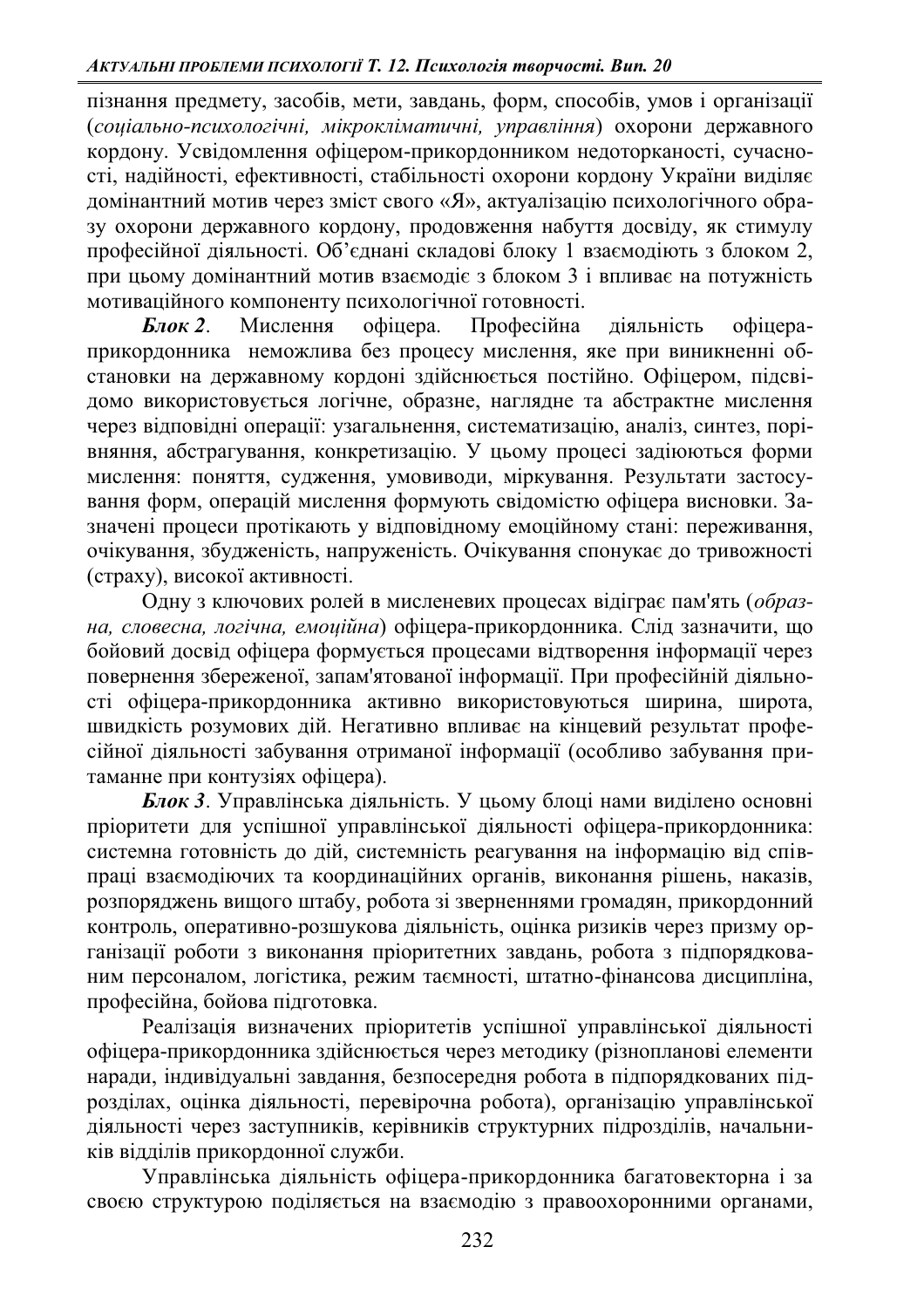

Рис.1. Модель психології готовності офіцера-прикордонника до професійної діяльності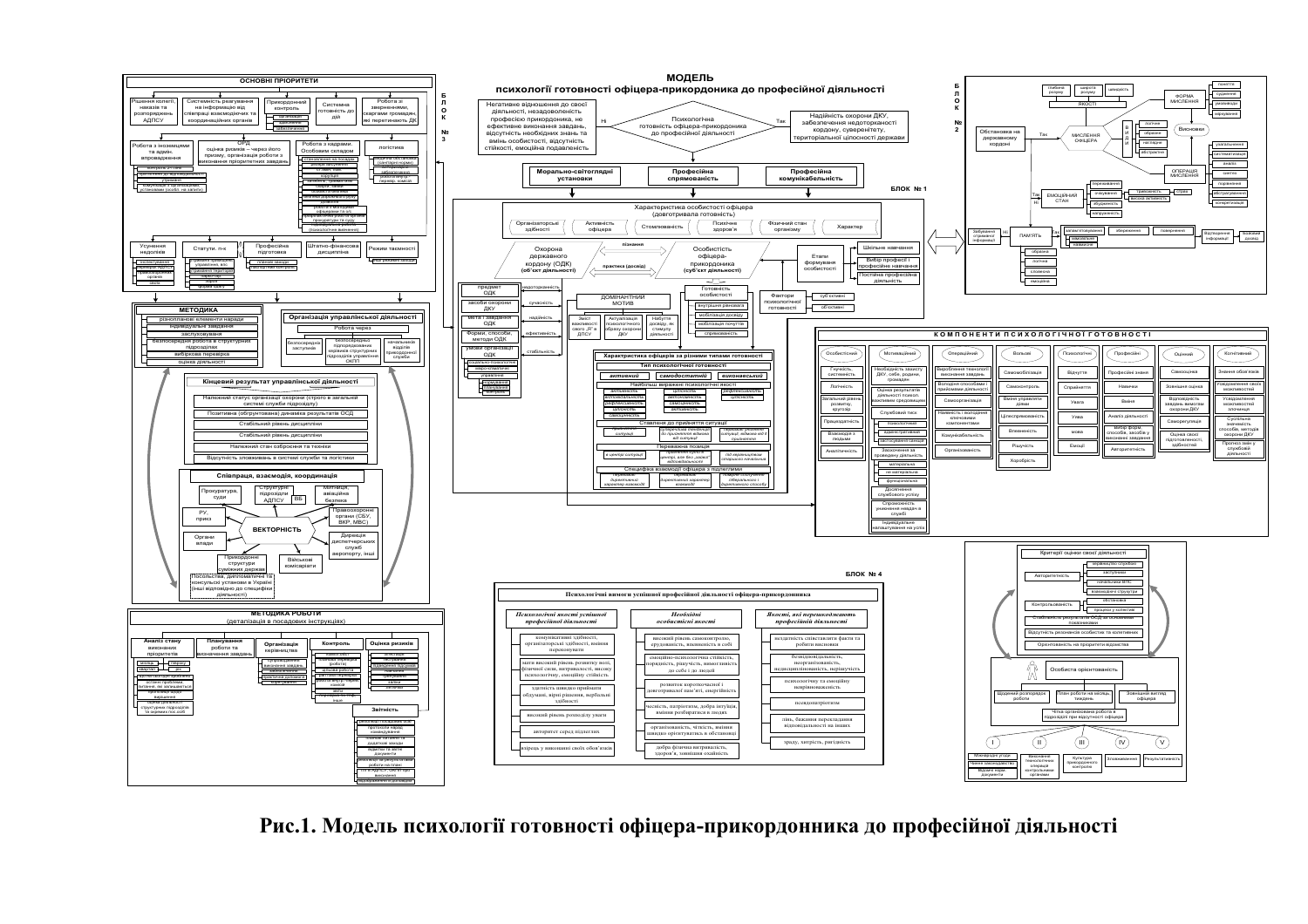митницею, підприємствами, організаціями, підрозділами РУ, прикз, АДПСУ, внутрішньої безпеки, органами влали на місцях, прикорлонними структурами суміжних держав, посольствами, дипломатичними та консульськими установами, військовими комісаріатами тошо.

Успішність управлінської діяльності офіцера-прикордонника в багатьох аспектах залежить від методики роботи офіцера, зокрема від аналізу стану виконання пріоритетів, планування роботи та визначення завдань, організація керівництва (супроводження виконання завдань, його забезпечення, корегування, практична допомога підлеглим), контроль діяльності (планові перевірки, обстеження, цільова робота, внутрішньо перевірочні комісії, звіти та інше), оцінка ризиків (тестування, атестації, тренування, навчання, заліки), звітність.

*Блок 4*. Психологічні вимоги успішної професійної діяльності офіцераприкордонника ми поділяємо на *психологічні якості успішної професійної* діяльності такі як комунікативні здібності, організаторські здібності, вміння переконувати, мати високий рівень розвитку волі, фізичної сили, витривалості, високу психологічну, емоційну стійкість, здатність швидко приймати обдумані, вірні рішення, вербальні здібності (вміння говорити ясно, чітко, обгрунтовано, коротко), високий рівень розподілу уваги (здатність приділити увагу декільком об'єктам одночасно), авторитет серед підлеглих, взірець у виконанні своїх обов'язків, *особистісні якості* такі як: високий рівень самоконтролю, ерудованість, впевненість в собі, емоційно-психологічна стійкість, порядність, рішучість, вимогливість до себе і до людей, розвиток короткочасної і довготривалої пам'яті, енергійність, чесність, патріотизм, добра інтуїція, вміння розбиратися в людях, організованість, чіткість, вміння швидко орієнтуватись в обстановці, знати своє місце і можливості, добра фізична витривалість, зовнішня охайність та якості, які перешкоджають професійній діяльності: нездатність співставляти факти та робити висновки, безвідповідальність, неорганізованість, недисциплінованість, нерішучість, психологічну та емоційну неврівноваженість, псевдопатріотизм, лінь, бажання перекладання відповідальності на інших, зраду, хитрість, ригідність.

*Блок 5*. Компоненти психології готовності офіцера-прикордонника. До них в нашій моделі ми відносимо: особистісний з (гнучкістю, логічністю, працездатністю, аналітичністю, взаємодією з людьми), мотиваційний (необхідність захисту державного кордону, себе, родини, громадян держави, оцінка результатів діяльності психологічно важливим середовищем, службовий тиск, заохочення за проведену діяльність, досягнення службового успіху, спроможність уникнення невдач у службі, індивідуальне налаштування на успіх), **операційний** (вироблення технології виконання завдань, володіння способами і прийомами діяльності, самоорганізація, наявність і володіння ключовими компонентами, комунікабельність, організованість), вольовий (самомобілізація, самоконтроль, вміння управляти діями, цілеспрямованість, впевненість, рішучість, хоробрість), психологічний (відчуття, сприйняття, увага, уява, мова, емоції), професійний (професійні знання, навички, вміння, аналіз діяльності, вибір форм,способів, засобів, авторитетність), оцінний (самооцінка, зовнішня оцінка, відповідність завдань існуючим вимогам охорони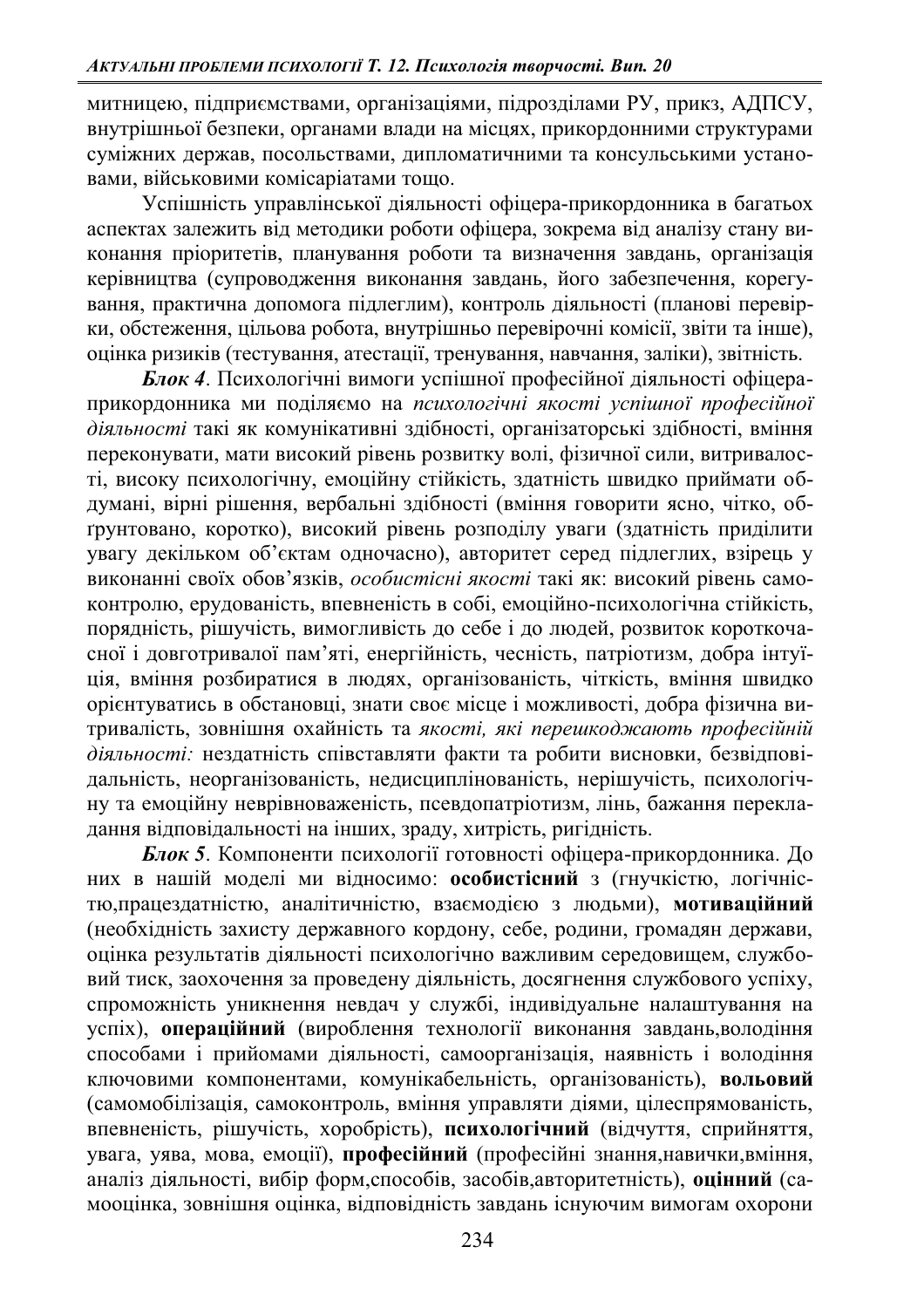державного кордону, саморегуляція, оцінка своєї підготовленості, здібностей), і когнітивний (знання обов'язків, усвідомлення своїх можливостей, усвідомлення можливостей злочинця, суспільна значимість способів, методів охорони державного кордону).

**Блок 6**. Особиста орієнтованість офіцера-прикордонника включає в себе складання щоденного розпорядку роботи, план роботи на визначений період часу, зовнішній вигляд офіцера, діяльність підрозділу під час відсутності офіцера. Зазначена складова базується на дотриманні законодавства, виконанні технологічних операцій контрольними органами, відсутності зловживань, результативній професійній діяльності. Особиста орієнтованість тісно переплітаеться з критеріями персональної діяльності. До них ми відносимо авторитетність (вище керівництво, заступники, керівники підрозділів, взаємодіючі органи), контрольованість (обстановки на державному кордоні, психологічних процесів військових колективів), сталість результатів охорони державного кордону, відсутність службових резонансів, орієнтованість на пріоритети відомства.

Аналіз компонентів психологічної готовності (ПГофПД) засвідчив, що найбільш повною мірою за формування блоку №1 готовності до професійної діяльності відповідають мотиваційний та професійний компоненти психології готовності до професійної діяльності офіцера-прикордонника. Формуванню блоку №2 більшою мірою відповідають оцінний та когнітивний компоненти ПГофПД. Для формування блоку №3 найважливішими є особистісний та операційний блоки ПГофПД. Вольові та психологічні компоненти ПГофПД сприяють формуванню блоку №4 успішної професійної діяльності. Звісно, такий розподіл є дещо умовним, оскільки всі зазначені компоненти досить значною мірою корелюють, кожен компонент ПГофПД є самостійно важливим і є частиною системи ПГофПД. Однак виділення специфічних компонентів ПГофПД дозволило здійснити оцінку розвитку складових готовності до успішної професійної діяльності.

Розроблена модель психології готовності офіцера-прикордонника до професійної ліяльності, в подальшому, при зміні характеру процесів охорони державного кордону (перехід від охорони державного кордону до його оборони і навпаки), може бути відкоригована (доповнена, уточнена) психологом прикз.

**Висновки та перспективи полальших лосліджень.** Перехід від висновків, одержаних на моделі до висновків, які можуть бути використані в реальній лійсності нами злійснено в полальшому при побулові професіограм та алгоритму тестування офіцерського складу.

При формуванні моделі психології готовності до професійної діяльності офіцера нами забезпечено достатній рівень її деталізації. Для підвищення деталізації моделі у дослідженні збільшено кількість факторів та більш точно враховані взаємозв'язки між ними. Для зменшення складності запропонованої моделі змінено допустимі обмеження. Вибудована модель відповідає поставленій меті дослідження. Модель описує найважливіші аспекти психології готовності до професійної діяльності, що є для нашого дослідження важливим. Ми абстрагувались від другорядних деталей та факторів, які не вплива-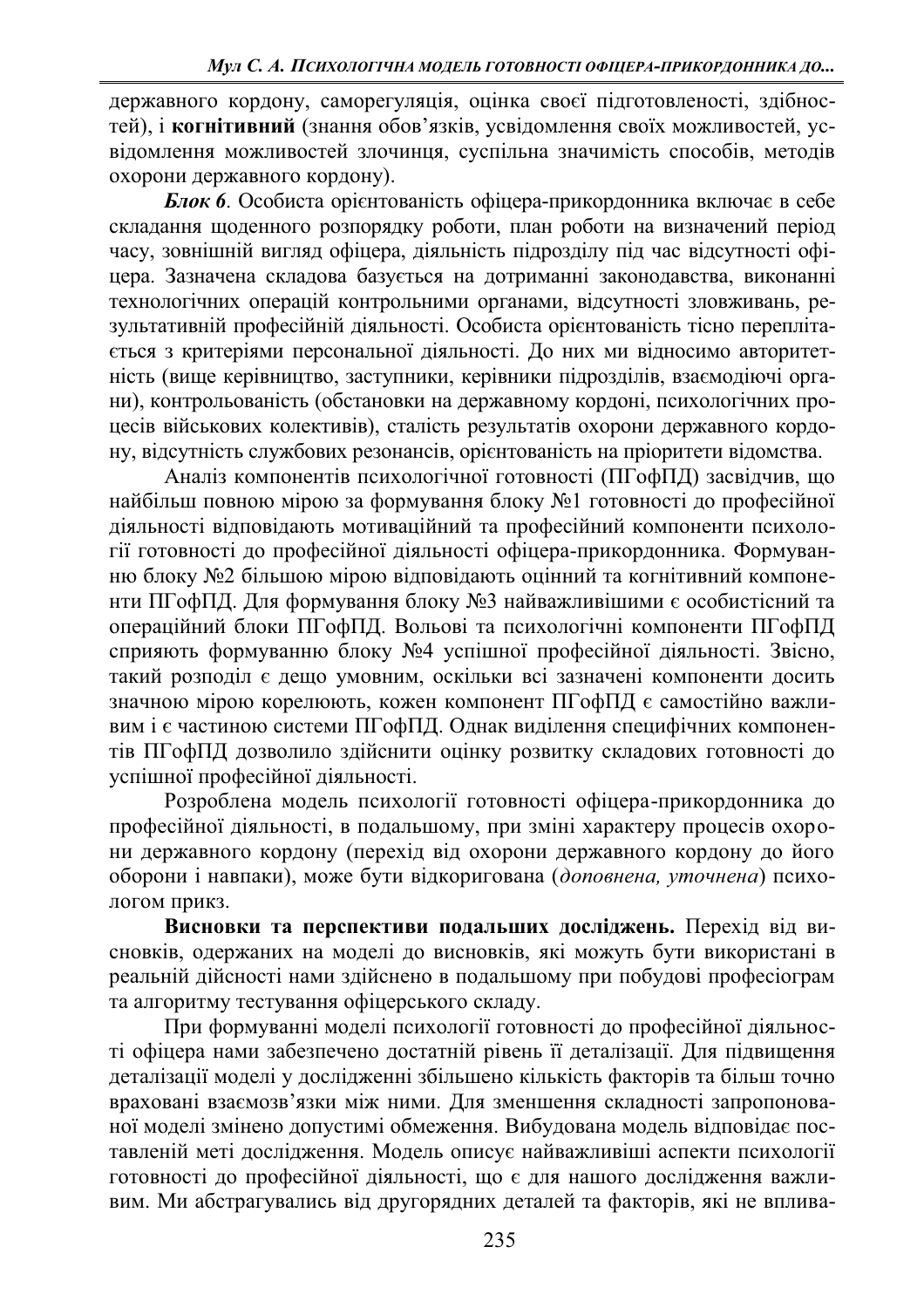ють на кінцевий результат моделювання. Модель описує найсуттєвіші (з нашого погляду) властивості оригіналу (психології готовності до професійної діяльності) та є простішою за нього. Тому при побудові нашої моделі ми намагалися досягти її спрощення, зберігаючи при цьому суттєві властивості досліджуваної психологічної системи.

## СПИСОК ВИКОРИСТАНИХ ДЖЕРЕЛ

- 1. *Андрошук О. Ю.* Систематизація існуючих ініціаційних сценаріїв та адаптація їх до умов військового середовища / О.Ю. Андрощук // Збірник наукових праць, ч. II. – Хмельницький: НАДПСУ, 2005. – №34. – С.93-95.
- 2. *Балл Г. О.* Духовність професіонала і педагогічне сприяння її становленню: орієнтири психологічного аналізу / Г.О. Балл // Професійна освіта: педагогіка і психологія: Українсько-польський щорічник / ред. Т. Левовицького, I. Зязюна, I. Вільш, Н. Ничкало. – Київ -- Ченстохова, 2000. – С. 217-232.
- 3. Максименко С. Д. Основи генетичної психології: навч. посібник / С.Д. Максименко. – К.: НПЦ Перспектива, 1998. – 528 с.
- 4. *Яковлев* С. А. Эволюционные имитационные модели процессов и систем как методологическая основа интеллектуальных технологий обучения // Тезисы докл. Междунар. конф. «Современные технологии обучения». — СПб., 1996.

## *SPYSOK VYKORYSTANYKH DZHEREL*

- 1. *Androshchuk O. Iu.* Systematyzatsiia isnuiuchykh initsiatsiinykh stsenariiv ta adaptatsiia yikh do umov viiskovoho seredovyshcha / O.Iu. Androshchuk // Zbirnyk naukovykh prats, ch. II. – Khmelnytskyi: NADPSU,  $2005. - N_234. - S.93-95.$
- 2. *Ball H. O.* Dukhovnist profesionala i pedahohichne spryiannia yii stanovlenniu: oriientyry psykholohichnoho analizu / H.O. Ball // Profesiina osvita: pedahohika i psykholohiia: Ukrainsko-polskyi shchorichnyk / red. T. Levovytskoho, I. Ziaziuna, I. Vilsh, N. Nychkalo.  $-Kyiv$  --Chenstokhova,  $2000. - S. 217-232$ .
- 3. *Maksymenko S. D.* Osnovy henetychnoi psykholohii : navch. posibnyk / S.D. Maksymenko.  $-K$ . : NPTs Perspektyva, 1998. – 528 s.
- 4. *Iakovlev S. A.* Evoliutsyonnye ymytatsyonnue modely protsessov y system kak metodolohycheskaia osnova intellektualnikh tekhnolohyi obuchenyia // Tezisy dokl. Mezhdunar. konf. «Sovremennye tekhnolohyy obuchenyia». - SPb., 1996.

**Mul S. A. PSYCHOLOGICAL MODEL OF BORDER GUARDS' READINESS TO THE PROFESSIONAL ACTIVITY.** This article presents the results of empirical research of readiness. On the basis of that results was built a model of the border guards' psychological readiness to professional activity as a closed system, whose structural components are combined into a unity with complex of multi-level contacts and relations, which influence on each other and determine the final goal of the national border control - its safety and effectiveness of the borderline surveillance. Model of the border guards' psychological readiness to professional activity is observed as closed system, structural components of which incorporate to entity with complex multilevel correlations and relations. This correlations and relations influence on each other including the effectiveness of state border guard. Formation of readiness to a professional activity comes through internal balance, mobilization of experience, feelings, professional activity direction. Readiness of officer's personality procreates characteristics of officers according to different types: active, self-sufficient, performing. Described components constitute the essence of understanding of state border guard by border guarder-officer through the cognition of a subject, means, goal, tasks, forms, techniques, conditions and organization of state border guard. Realization of inviolability, modernity, reliability, effectiveness, stability of Ukrainian border guard by a border guarder distinguishes dominant motive through the content